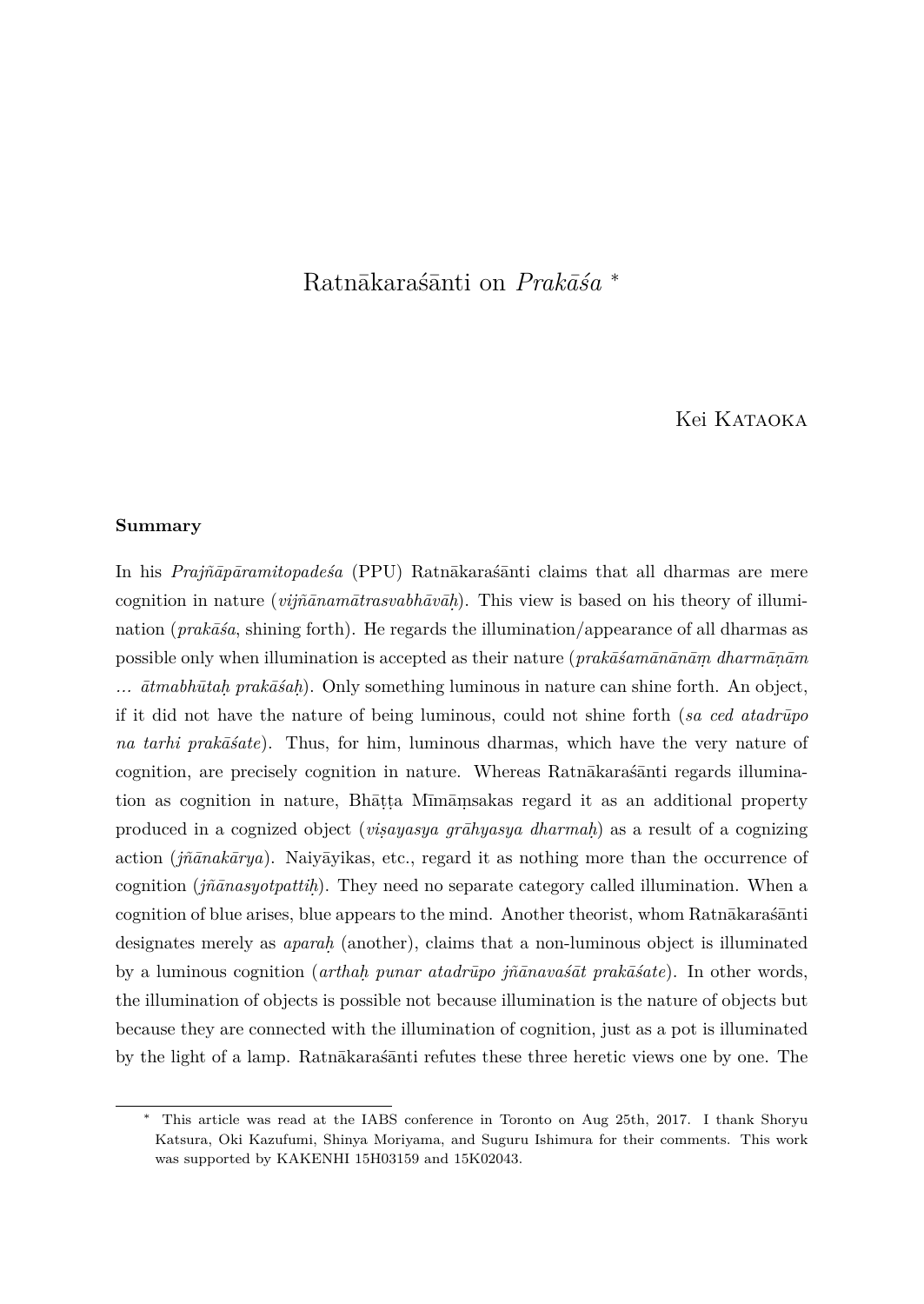present paper aims at clarifying Ratn $\bar{a}$ karas´anti's arguments against these views.

## **I. Structure of the text**

In his *Prajñāpāramitopadeśa* Ratnākaraśānti systematically discusses *prajñā* by dividing it into three phases: *śrutamayī prajñā*, *cintāmayī prajñā*, and *bhāvanāmayī prajñā*. The first two phases, i.e., *śrutamayī prajñā* and *cintāmayī prajñā*, are further divided into two subcategories according to their objects: *y* $\bar{a}v \bar{a}$ *abhāvikatāyām* and *yathāvadbhāvikatāyām* for each. He explains the *prajnas* altogether in five sections as follows.

- $(1)$  *y* $āvadbhāvikatāvām$
- $(1-1)$  *śrutamayī* prajñā
- $(1-2)$  *cintāmayī prajñā*
- $(2)$  *yath* $\bar{a}v$ *adbh* $\bar{a}v$ *ikat* $\bar{a}y\bar{a}m$
- $(2-1)$  *śrutamayī* prajñā
- $(2-2)$  *cintāmayī prajñā*
- (3) *bh¯avan¯amay¯ı praj˜n¯a*

In the section of *yathāvadbhāvikatāyām cintāmayī prajñā* (2-2 above), Ratnākaras´ānti claims that all dharmas are devoid of *svabhāva* (*sarvadharmā nihsvabhāvāh*) inasmuch as they lack *gr¯ahya* and *gr¯ahaka*, i.e., inasmuch as they are devoid of an object-subjectdivision, because they are mere cognition in nature (*vijñānamātrasvabhāvāḥ*).<sup>(1)</sup> In order to defend this theory of *vijñānamātra*, he further claims, on the basis of direct experience, that all dharmas that shine forth/appear have illumination ( $prak\bar{a}\bar{s}a$ ) as their own nature  $(\bar{a}tmabh\bar{a}tah\ prak\bar{a}sa)$ <sup>2</sup>. As he explains, illumination  $(prak\bar{a}sa)$ , the property of being luminous (*prakāšamānatā*), showing (*prakhyāna*), appearing (*pratibhāsa*) are synonyms.<sup>(3)</sup> And this illumination is a form/appearance  $(r\bar{u}pa)$  that is sentient  $(ajada, not insertion)$ , perceptible (*aparoksa*), and clearly manifest (*parisphuta*).<sup>(4)</sup> Without illumination nothing can appear and therefore nothing can be established.<sup> $(5)$ </sup> On the other hand, if one accepts illumination, i.e., the clear appearance of dharmas, one is led to the conclusion that all

<sup>⑴</sup> PPU: *evam. ca yato vij˜n¯anam¯atrasvabh¯av¯ah. sarvadharm¯as tato gr¯ahyen. a gr¯ahaken. a ca svabh¯avena*  $virah\bar{a}n\ nih svabh\bar{a}v\bar{a}h.$ 

<sup>&</sup>lt;sup>(2)</sup> PPU: *iha prakāšamānānām dharmānām anubhavasiddhas tv ātmabhūtah prakāšah.* Cf. PVin 1:38: *n¯anyo 'nubh¯avyo buddhy¯asti tasy¯a n¯anubhavo 'parah. / gr¯ahyagr¯ahakavaidhury¯at svayam. saiva*  $prak\bar{a}$ *śate*//.

<sup>&</sup>lt;sup>(3)</sup> PPU: *prakāšaš ca prakāšamānatā prakhyānam pratibhāsanam.* 

<sup>&</sup>lt;sup>(4)</sup> PPU: sa khalv ajadam aparoksam parisphutam rūpam.

 $\sigma^{(5)}$  PPU: *tadasiddhau cāprakāśamānasya kasyacid asiddheḥ sarvāsiddhiprasaṅgaḥ.*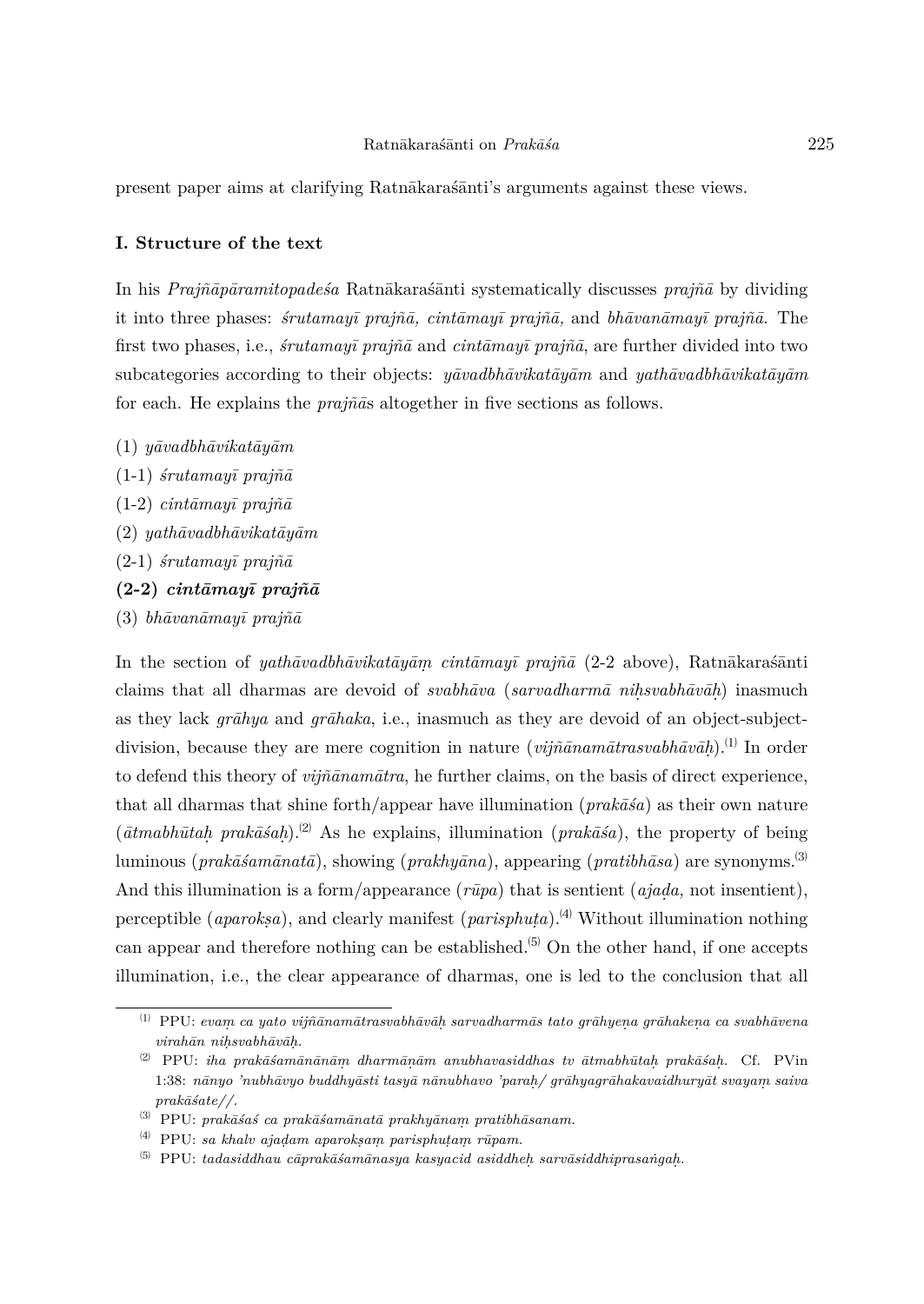226 インド学チベット学研究 22

dharmas are cognition in nature because illumination is precisely cognition.<sup>(6)</sup>

Thus, having clarified the Yogacāra's view of self-luminosity or the *sākāra* theory (that, in fact, is shared by the Sautrāntikas up to this point), Ratnākaraśanti then refutes brahmanical schools that hold the *nirākāra* theory, i.e., (Bhātṭa) Mīmāmsakāḥ, Naiyāyikādayaḥ, and someone else whom he simply refers to as *aparah.* . In the following I explain his refutation of these three views of heretics not in due order (B-C-D) but in reverse order (D-C-B), because the last view is easier than the first for us.

# **Synopsis of the entire PPU**<sup>⑺</sup>

- 1. mangalam
- 2. trividhāḥ prajñāḥ: śrutacintābhāvanāmayyaḥ
- 3.  $\text{šrutamayī praj\tilde{na} (1)}$
- 4. cintāmayī prajñā  $(2)$
- $5.$ dharmā $\rm{dv\bar{a}bhy\bar{a}m}$ tattvākārābhyām j<br/>ñeyāḥ
- 5.1. yāvadbhāvikatayā yathāvadbhāvikatayā ca
- 5.2. yāvadbhāvikatāyām śrutamayī prajñā  $(1-1)$
- 5.3. yāvadbhāvikatāyām cintāmayī prajñā  $(1-2)$
- 5.4. yathāvadbhāvikatāyām śrutamayī prajñā  $(2-1)$
- 5.5. yathāvadbhāvikatāyām cintāmayī prajñā  $(2-2)$
- $5.5.1.$ vijñānamātrasvabhāvatvāt sarvadharmāņām nih.svabhāvatvam
- $5.5.2.$  sarvadharmāņām prakāśā $t$ matā: jñānasākāratvasādhanam  $(A)$

# **5.5.2.1. m¯ım¯am. sakamatadus ¯.an. am (B)**

**5.5.2.2.** naiyāyikādimatadūsanam  $(C)$ 

# **5.5.2.3.** aparamatadūsaņam (D)

- 5.5.3. sautrāntikamatadūs.an. bāhyam grāhyam nāsti  $(E)$
- 5.5.4. yat prakāśate tad alīkam eva na vastu
- $5.5.4.1.$ vaibhāṣikamatadūṣaṇam: aṣṭādaśadhātvādipratiṣedhaḥ $(\mathrm{F})$
- 5.5.4.2. alīkaprakāśopapādanam

<sup>&</sup>lt;sup>(6)</sup> PPU: *siddhau tad eva jñānam iti jñānasvabhāvāḥ sarvadharmāḥ siddhāḥ. "Once [the manifest* appearance, i.e., illumination, is] established, all dharmas are established as cognition in nature, because cognition is nothing other than that." A Buddhist view is referred to by Srīdhara in his *Ny¯ayakandal¯ı* as follows. NK 319.7–320.3: *na ca j˜n¯an¯atmakatvam eva gr¯ahyatvam. ... avabh¯asam¯anatvam eva tasya gr¯ahyatvam iti cet.*

 $\alpha$  The Sanskrit titles are given by me with slight modifications in terms of the numbering. For a detailed look at the synopsis of the PPU, see Katsura's article in this volume.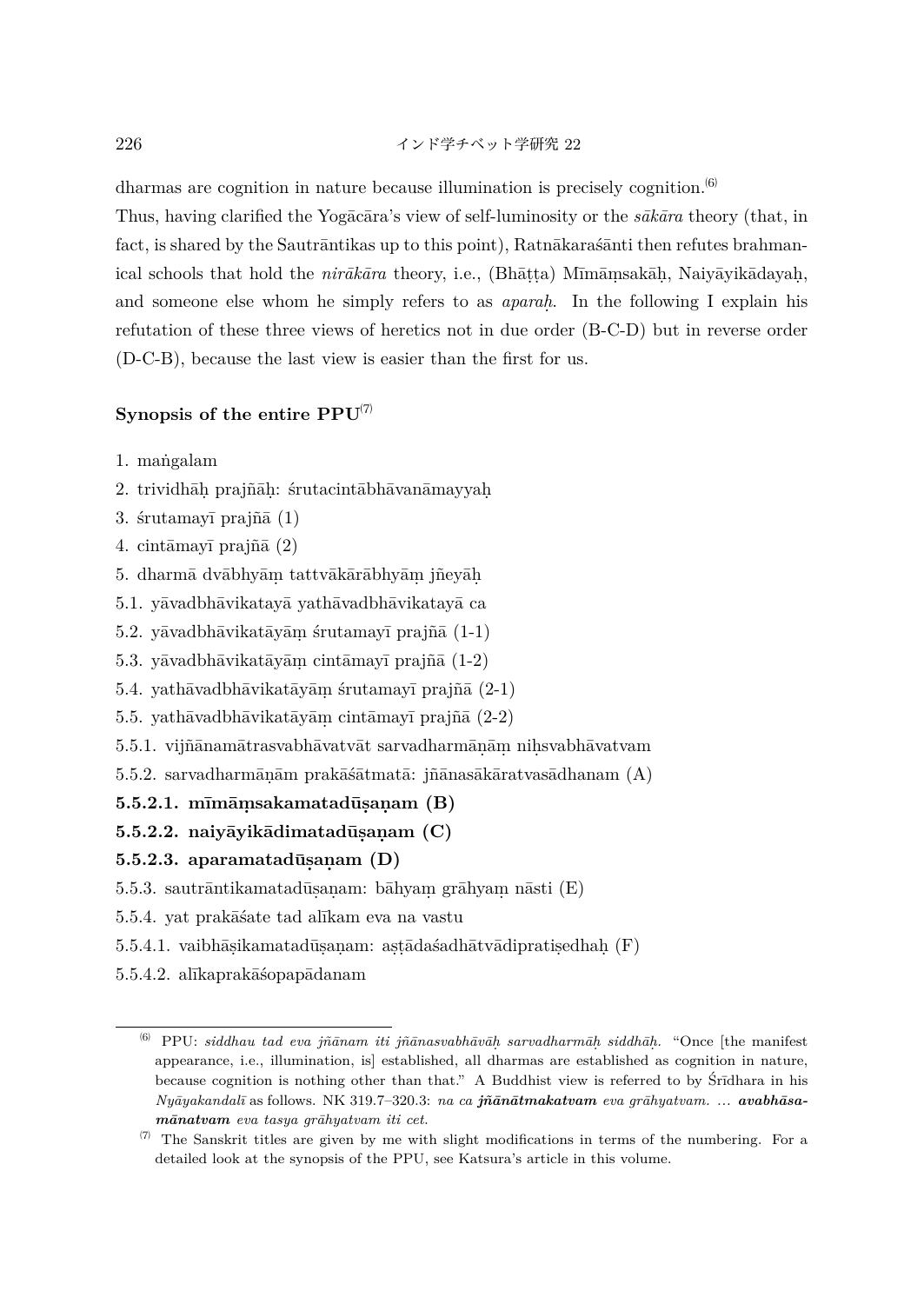- $5.5.4.3.$  sākārajñānavādimatanirāsaḥ  $(G)$
- 5.5.5. svamatasādhanam
- 6. bhāvanāmayī prajñā  $(3)$

#### **II.** Other theories of *prakāśa*

# **1. The view of** *aparah.* **(D): A non-luminous object is illuminated by a luminous** cognition (*\*aprak* $\bar{a}$ *sar* $\bar{u}$ *po 'rthah. prak* $\bar{a}$ *sar* $\bar{u}$ *paj* $\tilde{n}$ *<i>ānavas* $\tilde{a}$ *t prak* $\tilde{a}$ *sate*)

Cognition spontaneously shines forth because it has illumination as its own nature. An object, on the other hand, which does not have illumination as its own nature, is illuminated by cognition.<sup>(8)</sup> In other words, an object is illuminated, but does not spontaneously illuminate itself (*prak* $\bar{a}$ *syate na ca prak* $\bar{a}$ *sate*).<sup>(9)</sup> This is the view ascribed by Ratn $\bar{a}$ karas $\bar{a}$ anti to *aparah*. Most probably we can identify this *aparah* as a Prābhākara.<sup>00</sup>

<sup>⑻</sup> PPU: *j˜n¯anam. prak¯a´sar¯upatv¯at svayam eva prak¯a´sate/ arthah. punar atadr¯upo j˜n¯anava´s¯at prak¯a´sate// ity aparah. .* Cf. PrP 170.5: *sarv¯a´s ca prat¯ıtayah. svayam. pratyaks.¯ah. prak¯a´sante.*

<sup>⑼</sup> Cf. PrP 143.14–15: *yac ca jad. asya prak¯a´s¯ayog¯ad ity abhedak¯aran. am uktam. tad apy ayuktam. jadasyaiva prakāšasambandho ghatate, tadātmakatā tu nesyata eva.* "'Because an insentient thing cannot shine forth' is stated as the reason for non-distinction [by Buddhists]; but this is not appropriate either. Rather, the relationship with illumination is possible only with an insentient thing; [its] having illumination as its nature is not acceptable at all." Cf. also a similar argument at PrP 184.13–15.

<sup>&</sup>lt;sup>00</sup> The view of the present opponent accords with the final view of the Prābhākaras. Whereas Bhatta Kumārila claims that cognition cannot directly perceive itself, Prabhākara accepts that cognition directly perceives itself, i.e., that one can be aware of awareness itself directly. For the Prābhākaras, three items are directly perceived, as the sentence "I cognize blue" shows. Cf. PrP 171.1: "*idam aham grhnāmi" iti vā "idam aham smarāmi" iti vā tritayam evāvabhāsate; SVK ˚* II 105.2–5: *prat¯ımo hi vayam ekasy¯am. sam. vidi tritayam—pram¯at¯a pramitih. prameyam. ceti.* ... *n¯ılam aham. j¯an¯am¯ıti*. Here, a self cognizes an object. All items, i.e., a soul (*¯atman*), awareness itself (samvid), and an object such as blue, are cognized. Prabhakara further introduces a distinction between *samvid* and an object based on how they are cognized. Awareness is not cognized as an object of awareness (*sam. vedyatay¯a*) but only as an awareness (*sam. vittay¯a*). In other words, he distinguishes between *kriy¯a* (action) and *karman* (object) and thereby distinguishes awareness from an ordinary object such as blue. *Brhatī*: 82–83 (cf. ŚVK II 106.3–5): *na brūmah. <sup>"</sup>na samvedyā samvit" iti. ˚ sam. vittayaiva hi sam. vit sam. vedy¯a, na sam. vedyatay¯a. keyam. v¯acoyuktih. "sam. vedy¯a na sam. vedy¯a" iti. iyam iyam vācoyuktih.* "nāsyāh karmabhāvo vidyate" iti. karma ca samvedyābhidheyam, na *sam. vit. tasm¯an na pr thak sam. vedyatay¯a grah¯ıtum. ´sakyate. na c¯asam. vedyaiva sam. vit, tanm¯ulatv¯at sarvabhāvānām samvedyabhāvasya.* "We do not claim that awareness cannot be cognized, because awareness can be cognized precisely as awareness but not as the object of awareness. [Q] What is this expression "to be cognized, but not to be cognized"? [A] This is an expression that means that awareness does not become an object. And [generally speaking], an object [of an awareness] and not the awareness itself is called *samvedya*, i.e., an object to be cognized. Therefore, [awareness] cannot be cognized separately as an object to be cognized. At the same time, it is not the case that awareness cannot be cognized at all, because the fact that all things can be objects of awareness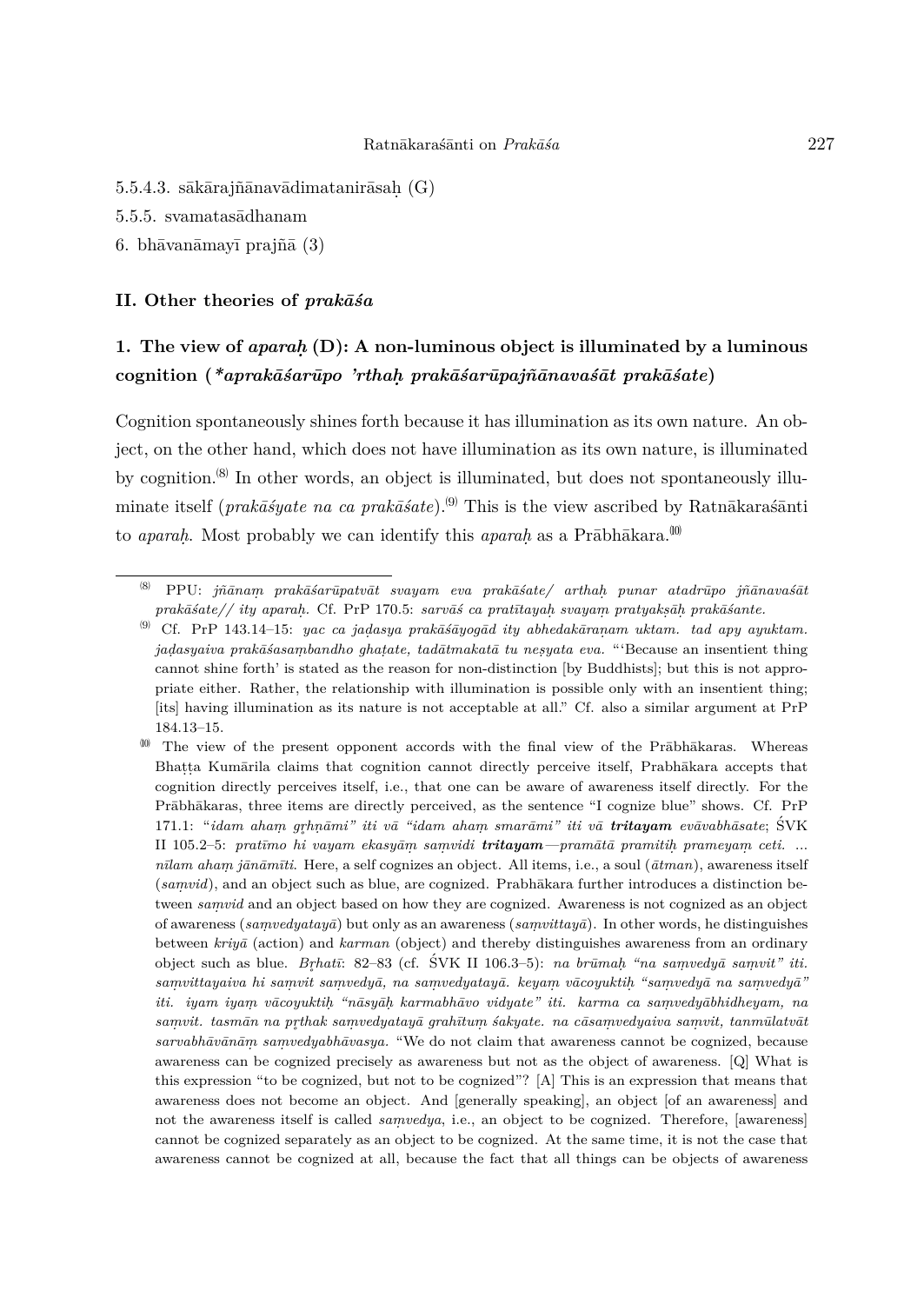228 インド学チベット学研究 22

The most serious problem with this view, according to Ratnākaras $\tilde{a}$ anti, is that an object, if it were not luminous in nature, could not shine forth (*\*aprakāšarūpo na prakāšate*).<sup>(!)</sup> In response to this, the opponent claims that an object, although itself non-luminous, can be illuminated due to some relationship (*sambandha*) with an illuminating cognition. Ratnākaras´ānti, then, questions this relationship and asks: "By means of what kind of relationship is the object made known by a cognition?" $\mathbb{Z}$  Ratn $\bar{a}$ kara $\bar{s}$ anti considers three theoretical possibilities and refutes each of them.

# 1.1. Because of being bound to the same causal aggregate (*ekasāmagrīprati* $bandh\bar{a}t)$

The opponent claims that it is possible that an object is illuminated by a cognition because the object in question is bound to the same causal aggregate. $^{\text{(3)}}$  In other words, cognition targets a particular object because the object in question is included in the same causal aggregate.

However, Ratnākaras´ānti points out, the faculty of sight (which is regarded as imperceptible) is also included in the same causal aggregate and therefore would be cognized by a visual cognition, which is absurd. $^{(4)}$ 

### 1.2. Because it is an object  $(visayatv\bar{a}t)$

The opponent rebuts this as follows: it is true that both a color and the faculty of sight are included in the same causal aggregate. But a color is an object (*visaya*) whereas the faculty of sight is not.<sup> $(5)$ </sup> Thus, the object-ness (*visayata*) of a color is the relationship that

is based on the fact [that awareness is cognized]." Ratnākaraśānti's usage of *prakāśyate* echoes Prabhākara's usage of *samvedya*, and his usage of *visayatā* echoes *samvedyatā*, *samvedyabhāva* and *karmabh¯ava*.

| Awareness as action:   samvittayaiva samvit samvedya, na samvedyataya. |
|------------------------------------------------------------------------|
| Object of awareness: $\int prak\bar{a}syate$ , na prak $\bar{a}s$ ate. |

<sup>⑾</sup> PPU: *sa ced atadr¯upo na tarhi prak¯a´sate. "prak¯a´syate, na ca prak¯a´sate" iti vy¯ahatam etat.*

<sup>&</sup>lt;sup>(12)</sup> PPU: *kutaś ca sambandhād arthas tena vedyate*.

 $^{(3)}$  PPU: *ekasāmagrīpratibandhād iti cet.* Cf. JN $\bar{A}$  421.15–16: *ekasāmagrījanyatve tu jadānubhavayoh*.  $\emph{pratiniyatam}$   $\emph{vedyatvam}$   $\emph{vedakatvam}$  ca  $\emph{syāt.}$  tatpratibandhāc ca nātiprasangah.

 $<sup>∄</sup>$  PPU: *caksur api caksurvijñānena vedyeta.* Cf. JNĀ 421.17: *indriyenātivyāptir iti cet.* Vācaspati's</sup> *Ny¯ayakan. ik¯a* ad 2.4 (Goswami ed., 181.31–182.2) *ekas¯amagr¯ıpratibandhena v¯a vartam¯anavis.ayatve*  $netr\bar{a}d\bar{n}\bar{a}m$  api tadekas $\bar{a}m$ agr $\bar{a}n\bar{u}v$ eśin $\bar{a}m$  *vijñ* $\bar{a}n$ *ak* $\bar{a}l\bar{a}n\bar{a}m$  *grahanaprasa* $\bar{n}g$ *ah.* 

<sup>&</sup>lt;sup>(5)</sup> PPU: avisayatvād iti cet. Cf. JNĀ 421.18-21: na, sāmagrīsāmarthyād eva nīlasyaiva vedyatvenot $pattern.$  *...* vedyatvenotpattir na prakāśatvena.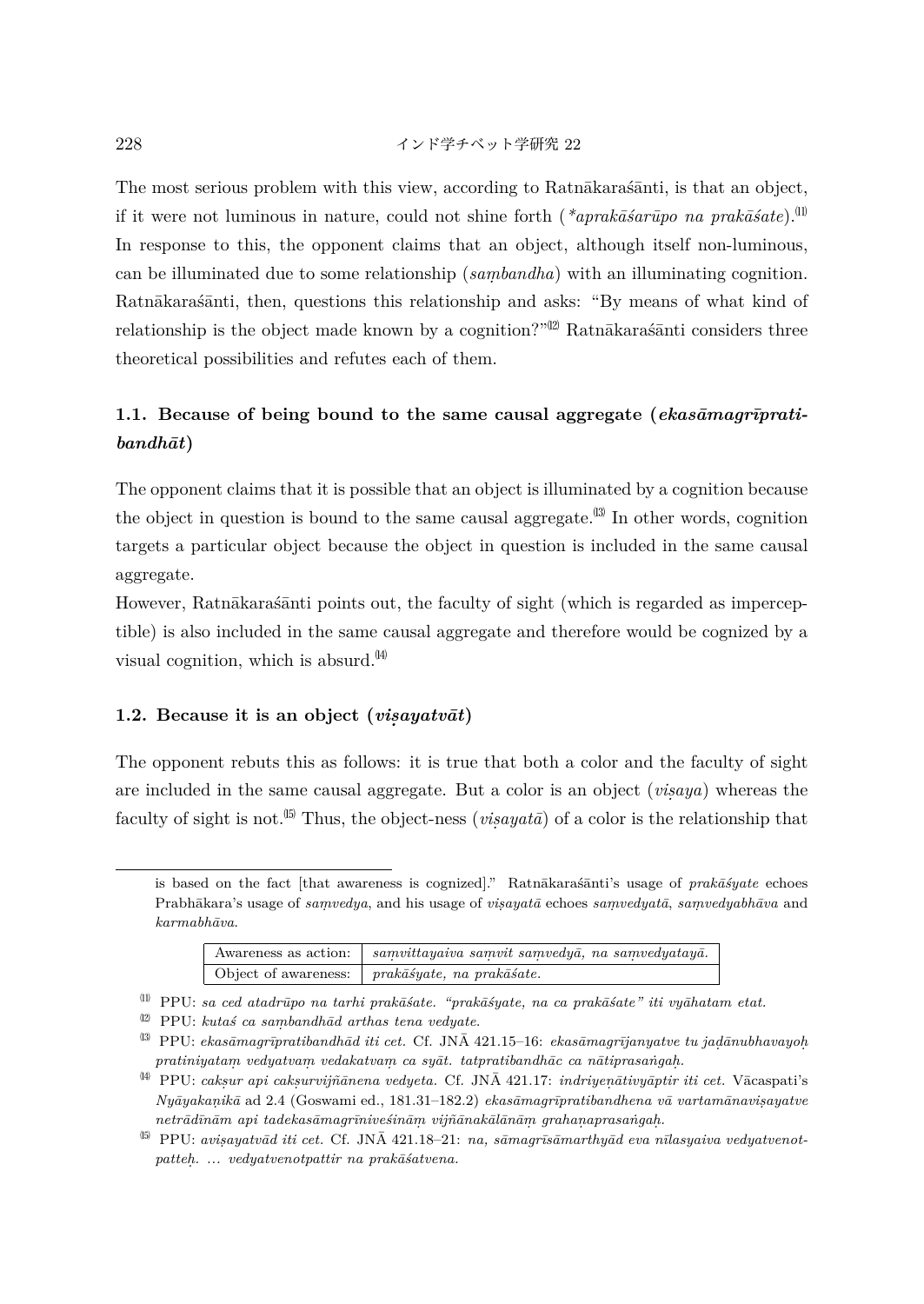specifies the target of cognition.

However, Ratnākarasanti points out, this object-ness presupposes the existence of illumination. In other words, a color becomes an object because it has illumination. Without illumination, a color cannot be an object. Ratnākaraśānti states: Even a color cannot be an object without illumination.<sup> $(16)$ </sup>

# **1.3.** Because of the connection with the illumination of cognition (*jñānapra* $k\bar{a}\acute{s}asamsarg\bar{a}t)$

The opponent further rebuts this as follows: it is true that without illumination a color is not an object and therefore is not illuminated by cognition. But once it has a connection (*samsarga*) with the illumination of cognition (i.e., a physical connection, either *samyoga*, *samav¯aya*, or a combination of these), it is cognized. In other words, a non-luminous object is illuminated due to the connection with the illumination of cognition, just as a pot is illuminated due to the connection with the light of a lamp. $\mathbb{I}^{(1)}$ 

Ratnākarasanti points out that this view does not work either, because in the case of fruit or a flower, for example, the illumination of cognition is connected not only with its color, but also with its smell and touch. Thus, it would undesirably follow that smell and touch are also made known by the faculty of sight because a connection exists similarly with them<sup>(18)</sup>

Ratnākarasanti concludes: Therefore, all objects, such as blue, which one is directly aware of are cognitions only, and not something external to cognition, i.e., something grasped by it. $^{(19)}$ 

<sup>⒃</sup> PPU: *r¯upasy¯apy asati prak¯a´se k¯a vis.ayat¯a*.

 $^{\text{\tiny{(II)}}}$  PPU:  $j\tilde{n}$ *ānaprakāšasaṃsargād arthah prakāšate pradīpālokasaṃsargād ghaṭādivat—ity aparaḥ.* Cf. Sr<del>d</del>hara also refers to the connection with illumination as a possible solution. NK 321.4–5: *na hi "jad. asya prak¯a´sasam. sargen. a na bhavitavyam" ity asti r¯aj¯aj˜n¯a.*

<sup>&</sup>lt;sup>08</sup> PPU: *tasya [=arthasya] gandharasasparśā api cakṣurvijñānena vedyeran phalapuṣpādiṣu ...*  $samsarq\bar{a}vi\acute{s}es\bar{a}t.$ 

<sup>&</sup>lt;sup>09</sup> PPU: *tasmāt samvedyamānah sarvo nīlādir jñānam eva, na jñānabāhyas tadgrāhyo 'rthah.*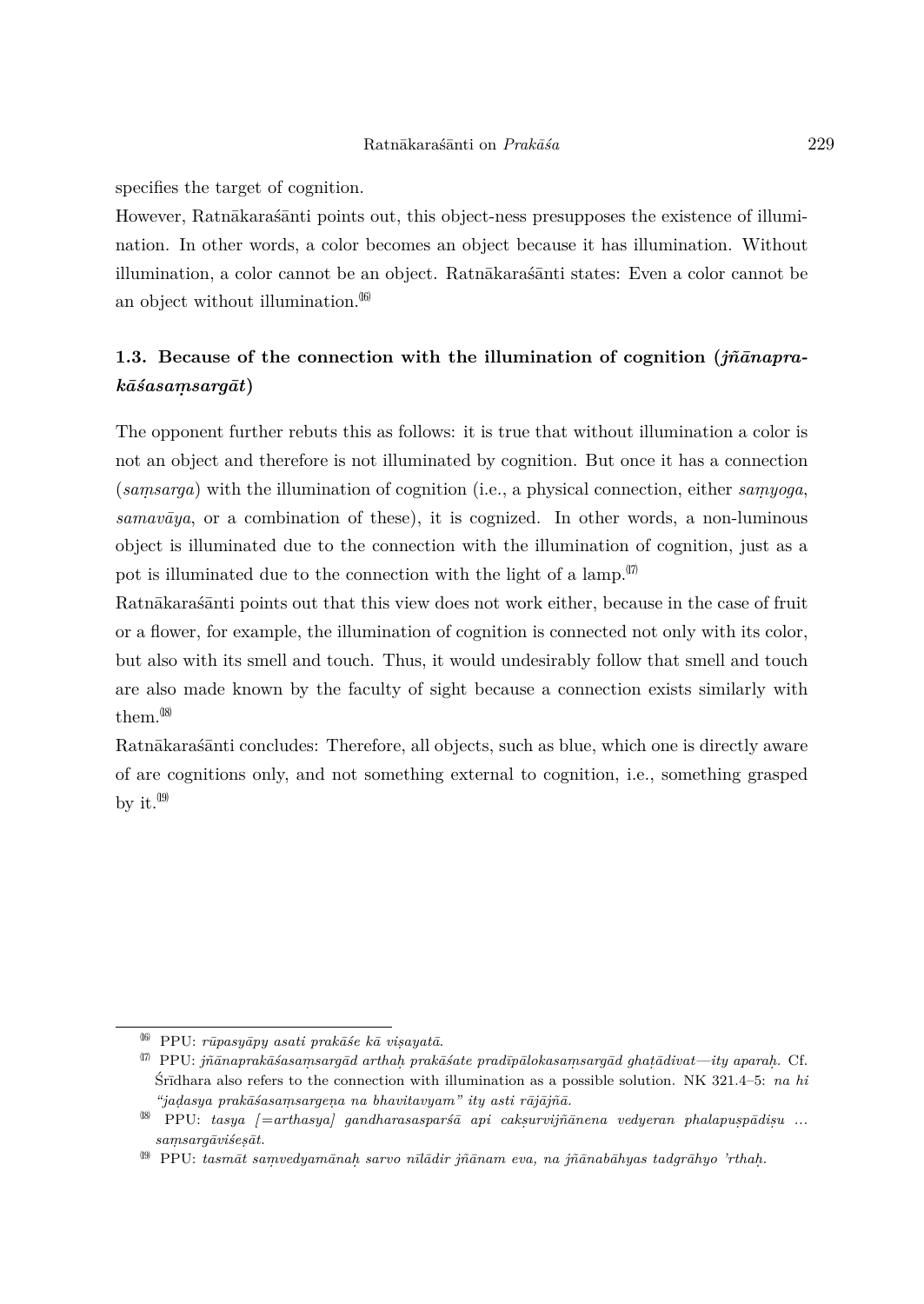# **2. The view of Naiy¯ayik¯adayah. (C): illumination is nothing but the occurrence of a cognition (***\*j˜n¯anasyotpattih. prak¯a´sah.* **)**

For Naiyayikas, etc.,<sup> $\omega$ </sup> there is no separate thing called *prakãsa*, a property that one may attribute to cognition (*jñānasya dharmaḥ*) or to its object (*jñeyasya dharmaḥ*).<sup>②</sup> Rather, it is a mere occurrence of cognition ( $j\tilde{n}\bar{a}nasyot path$ ).<sup>[2]</sup> Remember that cognition is a specific quality of souls ( $\bar{a}t$ mavišesaquna) for Naiyāyikas, etc. People have an illumination of blue when a cognition of blue occurs. In other words, what theorists call "an illumination of blue" is merely an occurrence of a cognition of blue. $\mathbb{S}^3$ 

Similarly, an illumination of cognition<sub>1</sub> exists when people have cognition<sub>2</sub> of cognition<sub>1</sub>.<sup>24</sup> In other words, a subsequent cognition<sub>2</sub> called *anuvyavas* $\bar{a}ya$  is required to grasp a previous cognition<sub>1</sub>. Cognition's self-awareness (*svasamvedana*) is impossible.

Thus, there is nothing independent called *prakāša* that is to be attributed to cognition  $(iñāna)$  or to an object  $(iñeya)$ .

Ratnākaras´ānti refutes this view in the following manner. He says: "Even Brahmā cannot deny the evident fact that presently existent objects have illumination as their own nature."<sup> $\mathcal{O}^{\otimes}$ </sup> "If they have no illumination, even Indra cannot be aware of them." $\mathcal{O}^{\otimes}$  Even if a cognition occurred, its objects such as blue would remain unmanifest inasmuch as they are imperceptible without illumination. $\binom{27}{1}$ 

As shown above, for Naiyāyikas, etc., however, the illumination of an object is merely a cognition of an object and nothing more than that.<sup><sup> $\otimes$ </sup> Therefore, it is not the case that an</sup> object has illumination as its own nature or property.

In response to this, Ratnākarasanti points out the following difficulty: how can cognition, which is separate from an object, be a light for an object which itself is not luminous?<sup> $\mathfrak{A}^{\otimes n}$ </sup>

 $\frac{20}{11}$  It is probably the case that  $\bar{a}di$  refers to Vaisesikas.

 $^{(2)}$  PPU: *nāyam uktalakṣaṇaḥ prakāśo jñeyasya jñānasya vā dharmaḥ.* 

 $^{\text{\textregistered}}$  PPU: *kevalam sa bāhyasya visayasya prakāśas tajñjānasyotpattiḥ*. Cf. NM I 218.15–16 (Ācāryāḥ):  $j\tilde{n}$ *ānotpāda eva visayasya pratyaksateti no daršanam, na jñānagrahanam iti.* 

 $^{\text{\textregistered}}$  A soul and an object are connected by  $\emph{saminkarsa}$  via an  $\emph{indriya}$  and the  $\emph{manas.}$  Ratnākaraśānti does not mention connection here because he will discuss it in the next section when dealing with *apara*'s view.

<sup>&</sup>lt;sup>(24</sup> PPU: *jñānasyāpi prakāśas tajñjānotpattir eva.* 

 $\mathbb{E}^{\infty}$  PPU: *vidyamānesv arthesv anubhavasiddhasya prakāśātmano brahmanāpi nikseptum aśakyatvāt.* 

<sup>⚫</sup> PPU: *tadabh¯ave ca n¯ıl¯adisam. vidah. ´sakren. ¯api kartum a´sakyatv¯at.*

 $\overset{\text{\small{(2)}}}{\sim}$  PPU: *jñānotpattāv api nīlādeh. paroksātmanāparisphuta eva rūpe sthitatvāt.* 

<sup>&</sup>lt;sup>(28</sup> PPU: *nanūktam tad eva jñānam arthasya prakāśa iti.* 

 $^{\textcircled{29}}$  PPU: *katham aprakāśamānasyaiva viprakrุstam jñānam prakāśah.*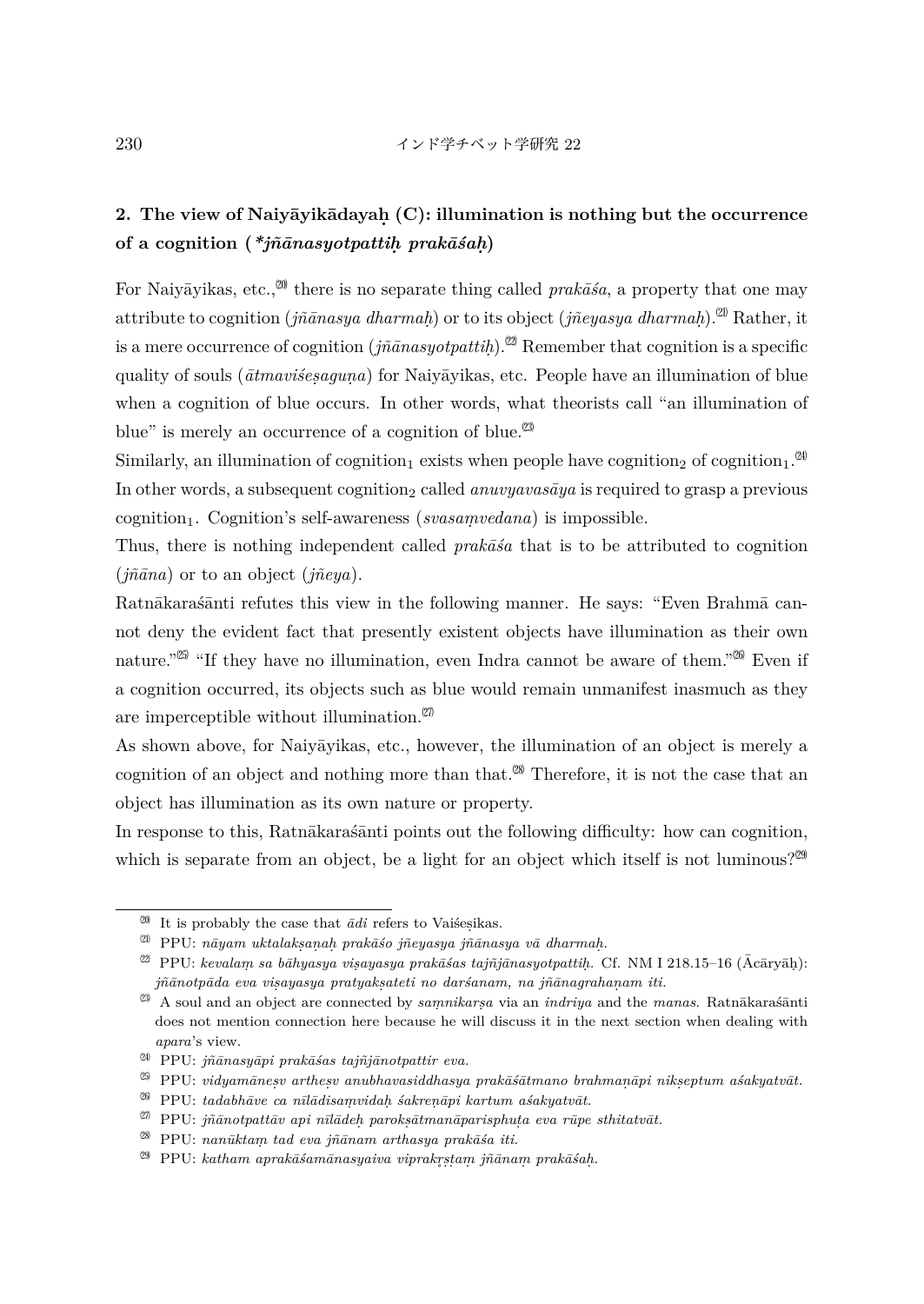Naiyāyikas, etc., might object that a cognition becomes a light for an object because it "cuts out" (*paricchedat*) the object, i.e., it is aware of the object.<sup> $\omega$ </sup> This solution, however, does not work, because this *pariccheda* (cutting out, clipping, focusing, awareness) presupposes illumination. Without the illumination of an object, an object cannot be focused on. <sup>(3)</sup> Thus, one has to accept that an object has illumination as its property.  $\mathbb{S}^2$ And once this model, which is equal to the Bhatta view, is accepted, one can easily shift to the Buddhist view according to which objects such as blue are nothing but cognitions.<sup> $\heartsuit$ </sup> In other words, one can move to the view that illumination is the very nature of cognition and not a property of external objects.

# **3. The view of M¯ım¯am. sak¯ah. : illumination (or cognized-ness) is a result of a cognizing action, i.e., a property produced in an object (B)**

For Ratnākaras´ānti, illumination is the very nature of all dharmas, whereas for Bhāṭṭa Mīmāṃsakas it is a produced property of a cognized object (*jñeyadharma*). Ratnākaraśānti merely labels these opponents as Mīmāmsakāḥ. According to these Mīmāṃsakas, illumination (*prakāśa*) or cognized-ness (*jñātatā*,<sup> $\mathfrak{A}$ </sup> a term which Ratnākaras´anti does not mention here<sup> $\mathcal{F}_0$ </sup>), is not cognition in nature ( $\tilde{m}\bar{a}n\bar{a}tm\bar{a}$ ), but a property of a grasped object (*visayasya grāhyasya dharmah*),<sup> $%$ </sup> a property which is newly produced

 $^{(30)}$  PPU: *paricchedad iti cet.* 

<sup>⚰</sup> PPU: *katham aprak¯a´sam¯anah. paricchidyate.*

 $\mathbb{R}^2$  PPU: *katham. na jñeyadharmah. prakāśah.* 

 $\overset{(33)}{\text{PPU}}$ : *siddhe ca jñeyadharme 'rthe śesam pūrvavat.* 

<sup>&</sup>lt;sup> $%$ </sup> Sucaritamista prefers the term *jñānakarmatā* (*pratītau karmakārakatā*, *visayatva*) to the old usage *jñātatā*, because the latter may be interpreted as *jñānavists*, which may cause a problem of mutual dependence between *jñāna* and *jñātatā*. ŚVK II 122.7–8: *yat tu jñānaviśis़tatā jñātateti*. *tan na. tatkarmatā hi sety uktam eva.* "On the other hand it is said that *jñātatā* (cognized-ness) is equal to *jñānavists<sub>i</sub>tatā*, i.e., the condition [of an object] being qualified by cognition. But this is not the case, because it was already stated that *jñātatā* is the condition [of a thing] being an object of cognition." Ratnākarasanti's expression *visayasya qrāhyasya dharmah* may reflect this phrase.

<sup>&</sup>lt;sup>(5)</sup> Cf. NKan 190.8–9: *tavāsau kalpitā tatsambandhitā, mama tu paramārthikī* (paramārthikī] ES; *p¯aram¯arthik¯ı* G)*, y¯am. kila j˜ney¯abhivy¯aptir* (*j˜ney¯abhivy¯aptir*] ES; *j˜ney¯abhivyaktir* G) *iti j˜n¯atateti*  $v\bar{a}$  **karmate**ti vācāryāh pracaksate;

BauTBh 18.1–7: *yat punar jñānasya parokṣatvapratipādanāya bhaṭṭenoktam—"yathā ca rūpādi* $p$ rakā $\tilde{s}$ ānyathānupapattyendriyasiddhiḥ, tathā jñānasyāpi siddhiḥ" iti. tathā hi tatra bhāṣyam—"na *hi ka´scid aj˜n¯ate 'rthe buddhim upalabhate. j˜n¯ate tv anum¯an¯ad avagacchati" iti. v¯arttikam. ca "tasya j˜n¯anam. tu j˜n¯atat¯ava´s¯at" iti. j˜n¯atat¯a ca vis.ayapr¯akat.yam ucyate.* See Kajiyama 1966: 50–51 for translation and notes.

<sup>&</sup>lt;sup>\$6</sup> Vācaspati's view is slightly modified. NKan 190.9-11: [Pūrvapakṣa:] *nanu karmateti ced iyam* (*ced iyam*] ES; *ceyam* G) *arthadharmah. , katham* (*katham*] ES; *katham arthadharmo 'yam* G*) at¯ıt¯adis.u sam. bhavat¯ıty uktam.* [Uttarapaks.a:] *neyam arthadharmah. , kim. tu j˜n¯atur ¯atmano*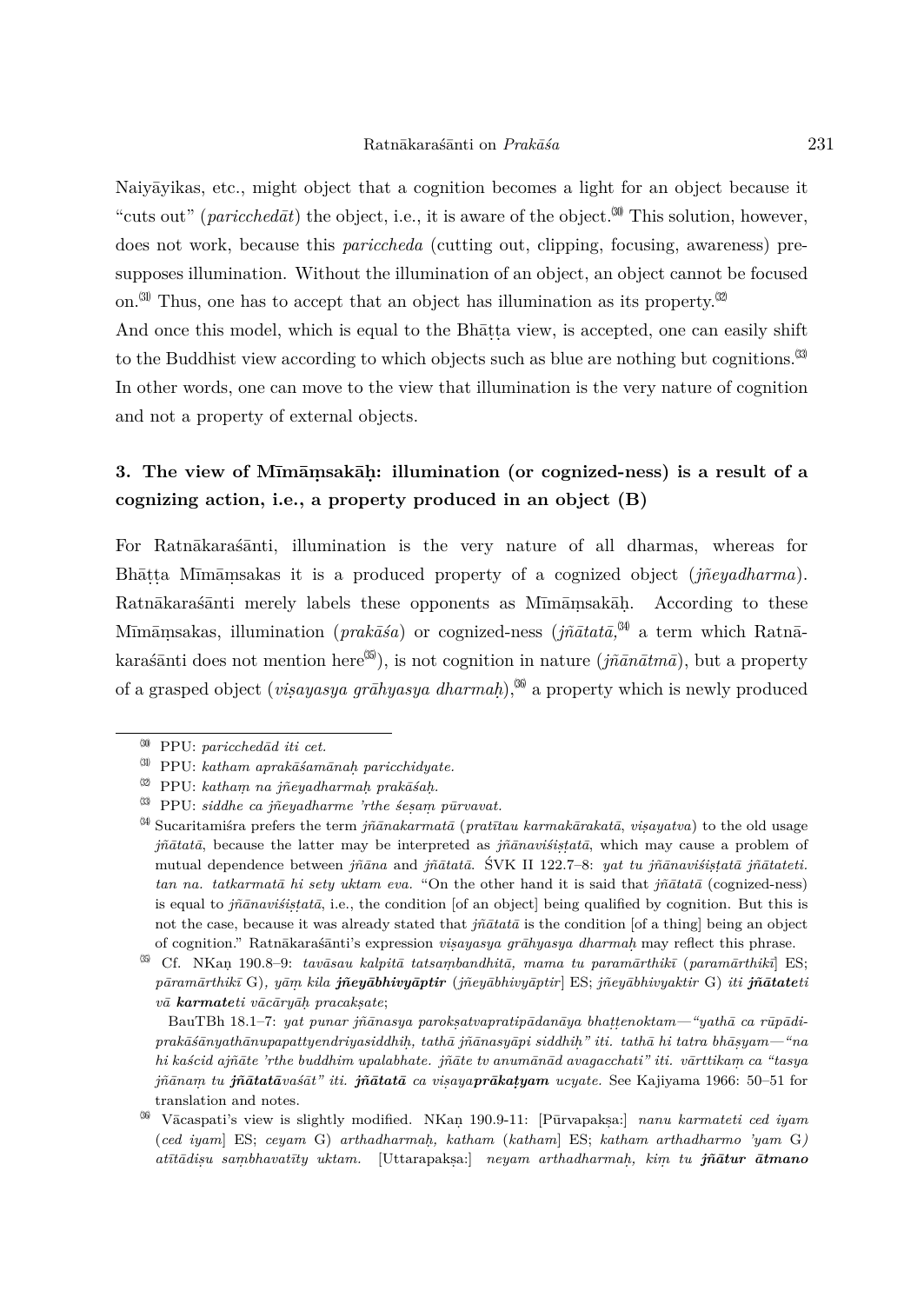232 インド学チベット学研究 22

by a cognizing action  $(i\tilde{n}\tilde{a}nak\tilde{a}rua)$ <sup> $\mathcal{O}$ </sup> In other words, when a soul cognizes blue, this action brings about a result, i.e., the illumination or cognized-ness, of blue.<sup>38</sup> Thus, blue comes to have the property called illumination, i.e., cognized-ness, as a result of a soul's action of cognizing. $\mathbb{S}^{\mathfrak{g}}$  To summarize: the cognizing action, which itself is imperceptible, causes illumination, i.e., cognized-ness, in an object; cognized-ness is perceptible, on the basis of which a cognizer postulates the existence of the imperceptible cognizing action.<sup>400</sup> In this way, for Bhāṭṭa Mīmāṃsakas an illumination is not a sentient cognition in nature but rather a property of an insentient object; and it is grasped by a soul.

**3.1.** Ratnākaras´ānti refutes this view first by using the scheme of *kriyā* and *kāraka*, i.e., action and its accomplishing factors. He looks in particular at the instrumental cause *(karana)* of an instance of awareness: What is the most effective cause of an instance of awareness? Only an object's condition of having the nature of being luminous  $(prak\bar{a}\bar{s}\bar{a}tmat\bar{a})$  can be the most effective cause. It functions as the particularity (*pratiniyatatā*) of an object by which a particular object such as blue (and not other objects

 $\frac{1}{2}$ SVK II 124.4–5: *kimātmakaḥ punar arthastho dharmaḥ. uktaṃ karmakārakateti.* "[Q] What kind of nature does the property residing in an object have? [A] It was already stated that it is the property of being an object-factor."

 $j\tilde{n}eya sambandhabheda eva j\tilde{n}\bar{a}tata.$ 

 $\frac{\Im}{\Box}$  PPU: *prakāśa ātmagrāhyam. tad asau siddha eva visayasya grāhyasya dharmo jñānakāryam na jñānātmā—iti mīmāṃsakāḥ.* "Mīmāṃsakas claim: (1) Illumination is an object to be grasped by a soul. (2) Therefore, it is well established as a property of a grasped object; (3) a result produced by a cognizing action; (4) and not cognition in nature." Cf. SVK II 119:14–15: *atah. pratītikarmataiva sam. vidah. prak¯a´satepad¯arthah. "ghat.ah. prak¯a´sate" itivat.* "Therefore, the word "shines forth (i.e. appears)" refers precisely to the [object's] property of "being an object of the cognizing action of awareness," just as it is the case for the expression "A pot appears.""

 $\cdot$ <sup>(3)</sup> SVK II 124.10–12: *prāptiś cārthasyābhūtapūrvāvasthā sarvasya svasamvedyety eke. anye tu h¯an¯adivyavah¯arayogyataiv¯arthasya pr¯aptir ity ¯ahuh. . saiva hi j˜n¯atatvam. tad eva hi j˜n¯anaphalam. kriyāphalabhāqitā ca karmatvam*. "And some people say that the fact that an object is attained [by a cognition] is a new condition that is self-evident for all. Others say that the fact that an object is attained [by a cognition] is precisely the property of an object being fit for [an agent's] activity such as avoidance. For that alone is the property [of an object], i.e., cognized-ness. And the same thing is the result of a cognizing action. And [generally speaking] objectness is [defined as] the property of an object which has the result of an action."

 $\overset{\text{\tiny{(3)}}}{\sim}$  Cf. SVK II 121.27–122.1: tad yeyam arthasya pratītau **karmakārakatā** tad eva tasya **visayatvam**,  $tac$  ca r $\bar{u}$ pam. *pratīteh. prāg abhūtam. parastān nispadyata ity avašyam āšrayanīyam, anyathā jñātājñātayor aviśesāpatteh. tad eva jñātatādipadāspadam jñānajñāne lingam. "There, object*ness of a thing is that it is an object-factor in a cognizing action. And this property, objectness, did not exist before cognition; it comes forth [only] after cognition. One must accept this, because otherwise it would result that there is no distinction between what is cognized and what is not cognized. That property alone, which is named *jñātatā* or the like is an inferential mark to cognize cognition."

 $\overset{\text{\tiny{(4)}}}{ }$  For the abduction (*arth* $\bar{a}$ *patti*) of cognition in the Bhāṭṭa school, see Ishimura 2015.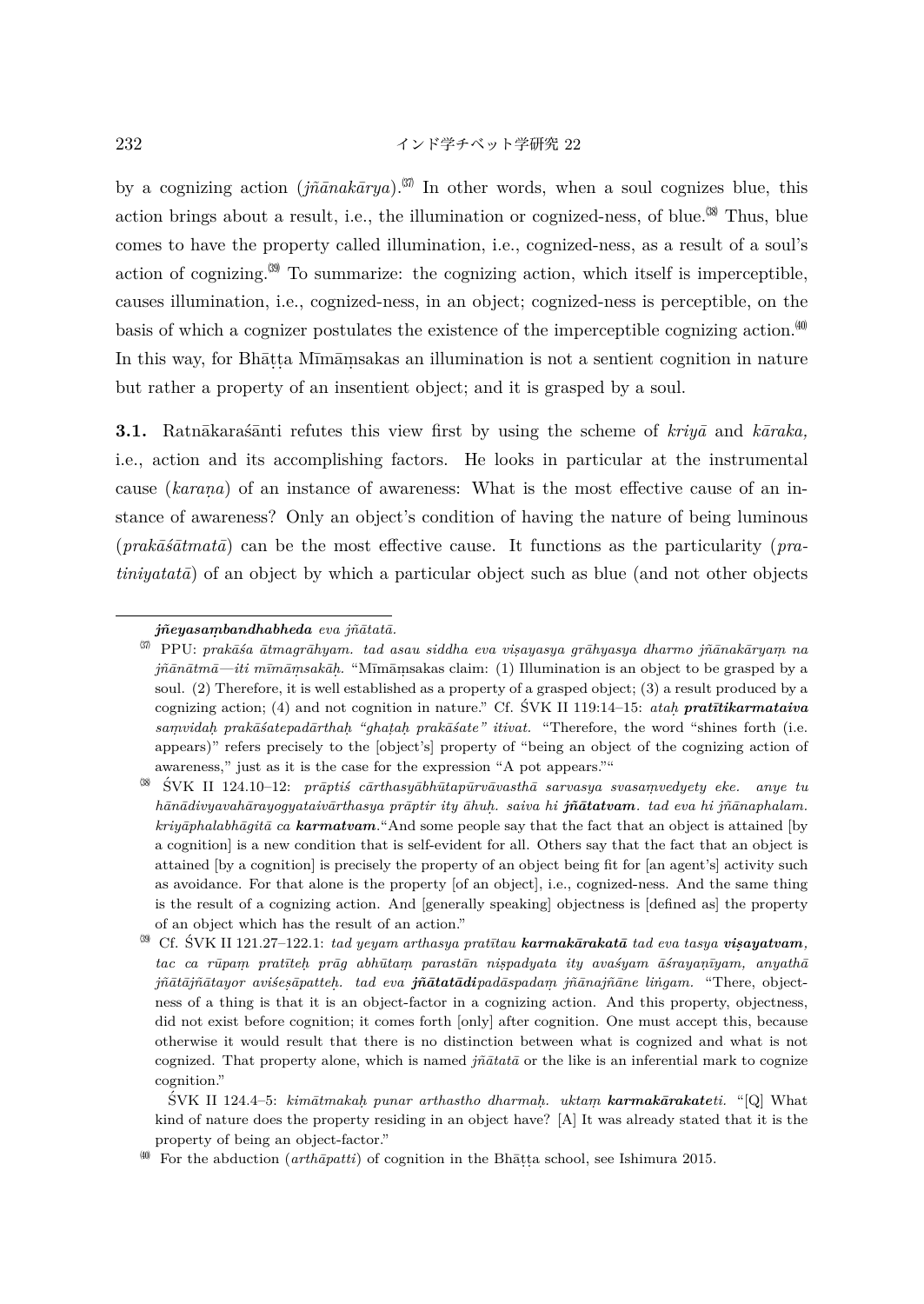such as yellow) is established as being experienced. Without this nature, i.e., particularity, an object cannot be experienced even in the presence of thousands of other factors  $(k\bar{a}raka)$ <sup>(4)</sup> Therefore, blue's nature of being luminous (*prak* $\bar{a}s\bar{a}tmat\bar{a}$ ) alone is the final (*antya*) and distinguishing (*bhedaka*) factor, i.e., the most effective cause (*s¯adhakatama*) of an instance of awareness, and thereby can be regarded as the instrumental cause of an instance of awareness (*samvittau karanam kārakam*).<sup>(43)</sup> Thus, one can designate this nature of being luminous (*prak¯a´s¯atmat¯a*) as the cognizing instrument (*j˜n¯ana,* i.e., *j˜n¯anakaran. a*), because an object is cognized by means of it.<sup> $\mu$ </sup> In other words, *prak* $\bar{a}\bar{s}\bar{a}t$ *mat* $\bar{a}$  (having illumination as its own nature) alone can function as the means of valid cognition ( $\text{pramāna}$ ) by means of which a particular object is cognized.

**3.2.** Alternatively, one can say that being luminous in nature  $(\text{prakāsātmatā})$  itself is awareness, because blue, which is a cognition in nature, is cognized when blue shines forth. In other words, if one does not distinguish between *pramana* and *prama*, one can regard *prakāšātmatā* as equal to awareness, because when blue appears, what is happening there can be regarded as an event in which cognition is cognized  $(j\tilde{n}\bar{a}navij\tilde{n}\bar{a}na)$ .<sup>(§</sup>) In other words, awareness of blue, in which blue shines forth, is self-awareness of cognition.

**3.3.** In both cases, regardless of whether or not one distinguishes between *pramāna* and *pram¯a*, all dharmas, such as colors and so on, are precisely cognitions in nature, i.e., they have illumination as their own nature,<sup> $\frac{46}{3}$ </sup> because without *prak* $\bar{a}\bar{s}\bar{a}t$ *mat* $\bar{a}$  there would be no way to establish the existence of cognition $\binom{d}{l}$  and because when all factors are present only that alone is seen as occurrent.<sup> $\omega$ </sup> In other words, *prak* $\bar{a}$ *satmata* alone is the epistemological evidence of cognition, and at the same time it is the ontological basis for it.

<sup>⚺</sup> Cognition's having a mental image in it (*s¯ak¯aratva*) functions as *pram¯an. a*, i.e., *vyavasth¯apaka*. It brings about proper distinction of cognition according to its object (*pratikarmavyavasth¯a <*PV 3.302d: *pratikarma vibhajyate*). Cf. Tosaki 1979:397. See also PrP 174.1–3: *kim. ca nir¯ak¯aratve*  $p$ rak $\tilde{a}$ *šasya pratikarmavyavasth* $\tilde{a}$  *nopapadyate. na hi tasya sarv* $\tilde{a}$ *rthes* $u$  *kaścid viśesah. arth* $\tilde{a}$ *k* $\tilde{a}$ *ratve tu "yasy¯ak¯aro 'sau, tasya" iti ghat.ate prativis.ayavyavasth¯a.*

 $\overset{42}{\sim}$  PPU: *yatah. prakāśātmatayaiva pratiniyatatayānubhūyamānayā nīlādi pratiniyatam anubhūtam sidhyati, nainām antarena kārakasahasrair api.* "For a particular blue, etc., can be established as the experienced object only by means of its being luminous in nature, i.e., particularity, which is being experienced. Without this [particularity] they cannot be established as such even by means of thousands of [other] accomplishing factors."

 $^{(43)}$  PPU: tasmād iyam evāntyatvena bhedakatvena ca sādhakatamatvāt samvittau karanam kārakam.

<sup>&</sup>lt;sup> $#$  **PPU:** *tasmād idam eva jñānam yuktam "jñāyate 'nena" iti krtvā.***<br><sup>∯</sup> PPU: saiva vā samvittin išānam. išānavijšānam iti lutvā</sup>** 

<sup>&</sup>lt;sup>(45)</sup> PPU: *saiva vā saṃvittir jñānam, jñānavijñānam iti kr̥tvā.* 

*<sup>˚</sup>* ⚿ PPU: *ubhayath¯a vij˜n¯anar¯up¯a r¯up¯adayah. sarvadharm¯ah. siddh¯ah. .*

 $^{(47)}$  PPU: *tad antarena jñānasiddhau ca pramānābhāvāt.* 

<sup>⛁</sup> PPU: *j˜n¯anak¯aran. ¯an¯am. ca sam. nidhau tasyaivotpattidar´san¯at.*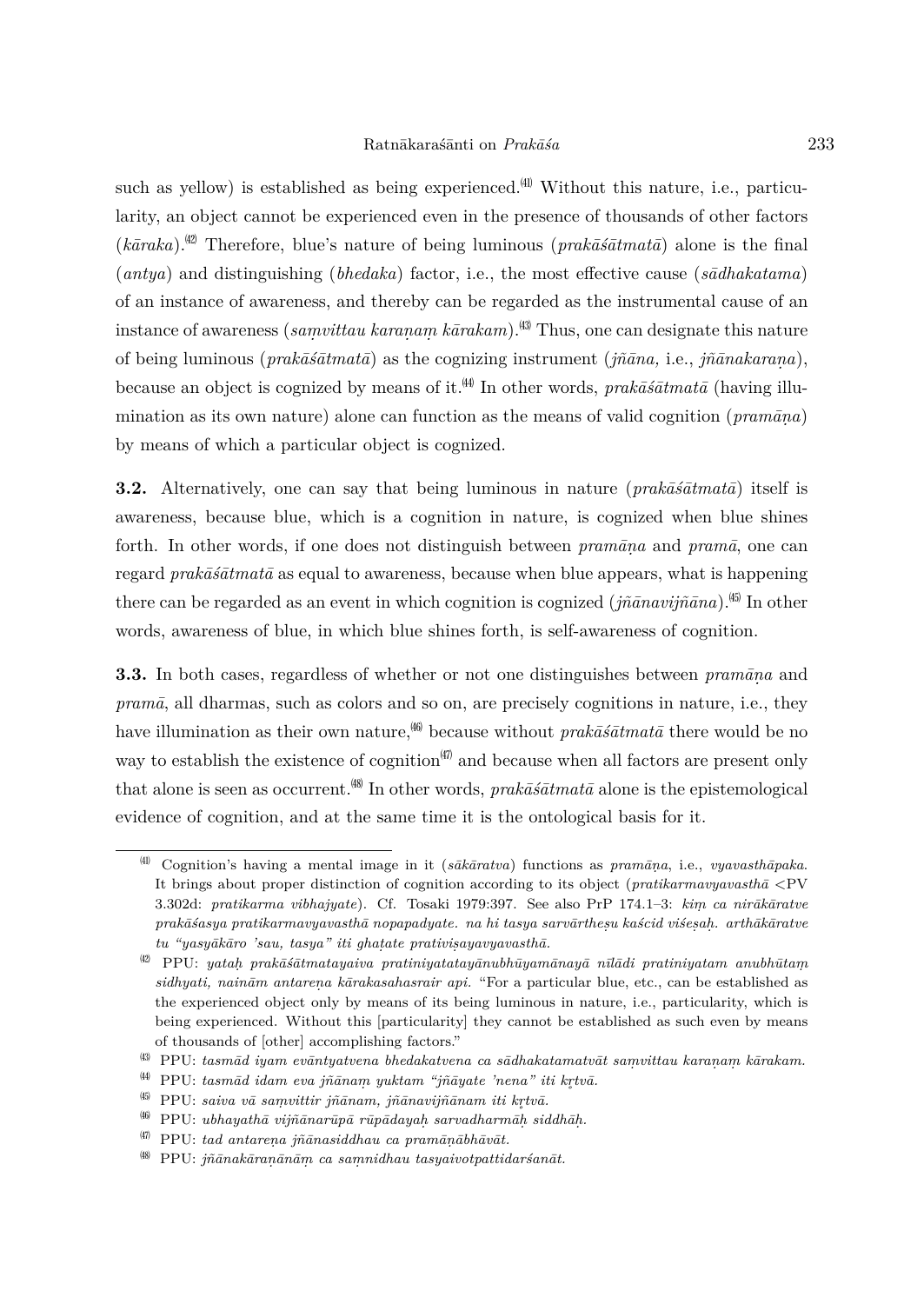### **III. Ratn¯akara´s¯anti's strategy**

#### **1. Narrower context**

As the sequence of his discussion (B→C→D) shows, Ratnākarasaati first refutes the view of (Bhāṭṭa) Mīmāṃsakas (B) that illumination is a property produced in a cognized object, i.e., the view that blue shines forth because it has illumination as its property as a result of a cognizing action. Refuting this view, he establishes his own view (A) that illumination is not a produced property of cognition  $(i\tilde{n}\bar{a}nak\bar{a}ru)$ , but rather cognition in nature  $(i\tilde{n}\bar{a}n\bar{a}tm\bar{a})$ , i.e., identical with cognition. His main argument is *prak* $\tilde{a}\tilde{s}\bar{a}tmat\bar{a}$ *,* i.e., blue's having illumination as its nature, which functions as the most efficient cause for the existence of the cognition of blue. In this way, in the first discussion he shifts from the view of property (B) to his own view of identity, i.e., the view that blue is a cognition in nature  $(A)$ .  $^{(49)}$ 

The second view, i.e., the view of Naiyāyikas, etc. (C), is worse than the Mīmāmsā view for Ratnākaras´ānti, because from the beginning they do not accept illumination as a separate category. For them, "blue appears" means "a cognition of blue arises" and nothing more than that. In other words, illumination is nothing more than the arising of a cognition (*jñānasyotpattih*) for Naiyāyikas. So, the first thing Ratnākaraśanti has to do is convince the Naiyāyikas to accept illumination. Ratnākarasanti argues first that illumination must be accepted as a property of an object (*jneyadharma*). In other words, he tries to persuade the Naiyāyikas (C) to adopt the Mīmāmsā position (B). He explicitly mentions this move as follows: *siddhe ca jñeyadharme 'rthe sesam pūrvavat*, once the thing in question, i.e., illumination, is established as a property of an object of cognition the rest will be the same as before, i.e., the previous argument against the (Bhāṭṭa) Mīmāṃsakas will stand. The last opponent is akin to Buddhists in that he accepts cognition as self-luminous. This view is more or less an ordinary view that we can accept as common sense, i.e., the view that an object, although itself non-luminous, is illuminated by the light of cognition. This view is further divided into three subclasses, i.e., the theories of *ekasāmagrī*, *visayatva*, and *samsarga*, among which the third view seems to be the most representative one. According to this view, which can be named connection theory, an object is illuminated

<sup>&</sup>lt;sup>(9)</sup> A similar shift is found in Vācaspati's *Nyāyakaṇikā* ad *Vidhiviveka* 2.4 (Goswami ed., 182.15−16): *na vij˜n¯an¯ad anyo 'rthaprak¯a´sah. . kim. tu vij˜n¯anaprak¯a´sa eva sah. . vij˜n¯anaprak¯a´sa´s ca vij˜n¯anam eva.* "Illumination of an object is not different from cognition, but rather it is precisely illumination of cognition; and illumination of cognition is precisely cognition."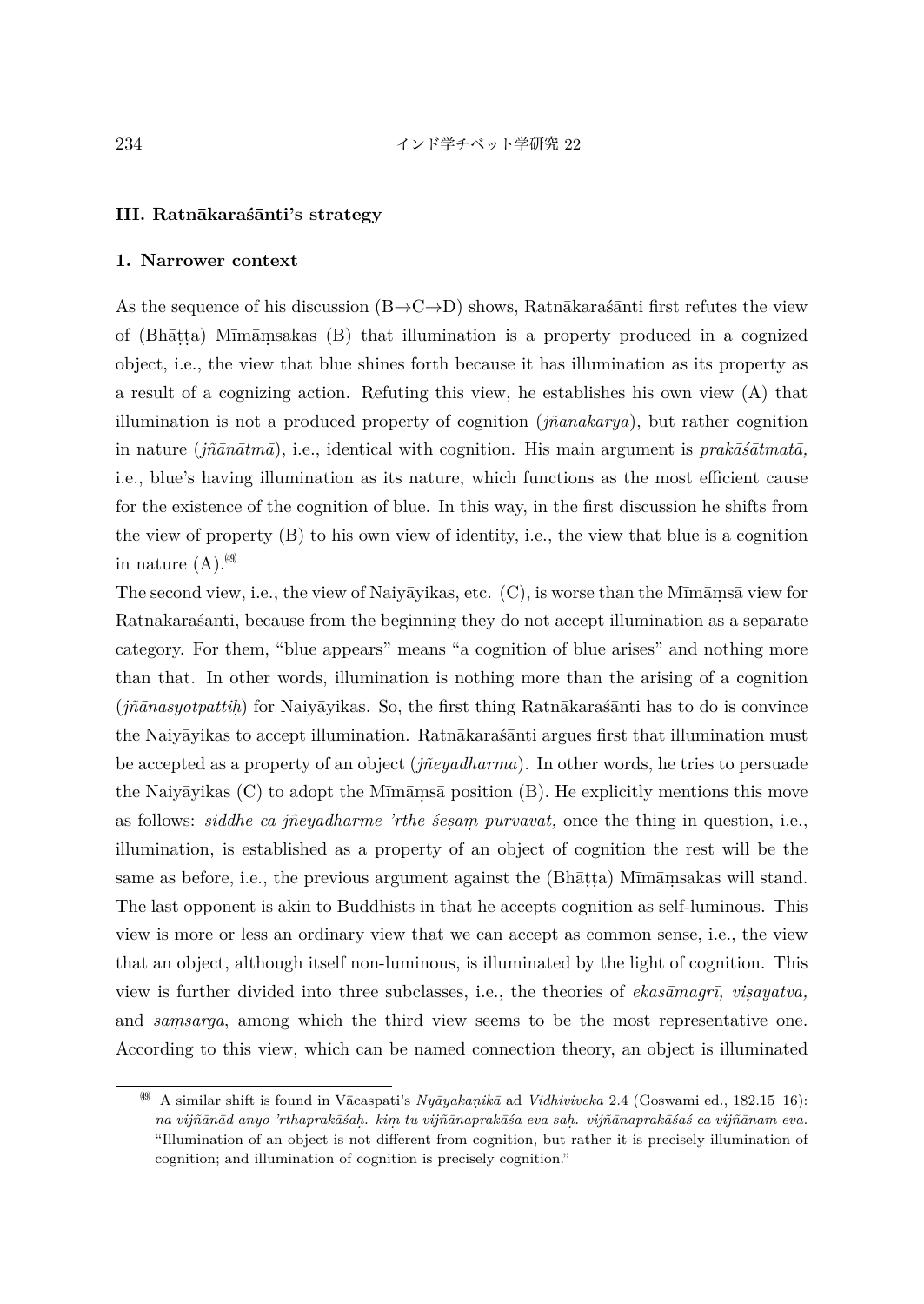due to the connection with the illumination of cognition ( $j\tilde{n}\bar{a}naprak\bar{a}'sasamsarg\bar{a}t$ ). Against this view Ratnākarasas antiques that an object must still be accepted as luminous in nature. The key-phrase is: \*aprak $\bar{a}$ *sarūpo na prak* $\bar{a}$ *sate*,<sup> $\bf{60}$ </sup> nothing non-luminous in nature shines forth. In other words, he claims that what the opponent believes to be an insentient object *(ineva)* is in fact a cognition in nature inasmuch as it must have illumination as its nature  $(prak\bar{a}\acute{s}ar\bar{u}pa)$ .<sup>(51)</sup>

#### **2. Wider context**

## 2.1. Refutation of *nirākāravāda*

In these sections Ratnākaraśānti refutes (brahmanical) \**nirākāravādins*, i.e., Bhāṭṭa Mīmāṃsakas (B), Naiyāyikas, etc. (C), and *apara*, i.e., Prābhākaras (D),<sup>@</sup> and thus establishes the  $s\bar{a}k\bar{a}ra$  view that cognition has images ( $\bar{a}k\bar{a}ra$ ) in it. Here he focuses on the issue of whether blue, etc., are internal or external, as he states in his concluding remark in  $D^{63}$ 

## **2.2. Refutation of the Sautrāntikas (E)**

The *sākāra* view is shared by both Sautrāntikas and Yogācāras. Therefore, in the immediately following section (E) Ratnākaras´ānti commences to refute the Sautrāntika view that an external object is grasped via its reflection (*arthapratibimba*).⛇

Here Ratnākarasanti focuses on negating the existence of an external object that is to be grasped<sup> $$$ </sup> so that he can establish that all dharmas are consciousness only (*vijñaptimātra*) inasmuch as they are devoid of the  $q\bar{a}hya-q\bar{a}haka$ -division.<sup>56</sup>

 $^{50}$  The original sentence of PPU is: *sa ced atadrūpo na tarhi prakāśate*.

 $^{50}$  A similar shift is found in Vācaspati's *Nyāyakaṇikā* (Goswami ed., 183.1–2): *tasmād ātmaparaprak¯a´sanaparam¯artham. vij˜n¯anam iti varn. ayat¯a bal¯ad vij˜n¯anat¯ad¯atmyam. n¯ıl¯ader abhyupagatam. bhavati.* "Therefore, a person who claims that cognition has as its true [nature] illumination of [cognition] itself and something else necessarily comes to accept that blue, etc., are identical with cognitions."

<sup>&</sup>lt;sup>52</sup> Prābhākaras hold the view of *nirākāra* although they accept self-awareness of cognition. See PrP 183–184.

 $^{\text{\textregistered}}$  PPU: *tasmāt samvedyamānah sarvo nīlādir jñānam eva, na jñānabāhyas tadgrāhyo 'rthah.* 

 $^{\$4}$  PPU: *sautrāntikās tv āhuḥ. istam etad asmākam sākāram eva naḥ sarvam jñānam. kevalam as¯av ¯ak¯aro 'rthapratibimbam. yen¯arthena j˜n¯anadarpan. e s¯aks.¯ad ¯adh¯ıyate so 'rthas tena j˜n¯anena*  $samedyate$ . Ratnākaraśānti's method of epistemological critique of external reality in this section is based on Dignāga's *Alambanaparīksā*. (I thank Oki Kazufumi for his comment.)

<sup>&</sup>lt;sup>(55)</sup> PPU: *tasmān nāsty eva grāhyo 'rthaḥ.* 

 $^{56}$  PPU: ataś ca na kimcid grāhyam iti grāhakam api na kimcit. tasmād grāhyagrāhakaśūnyam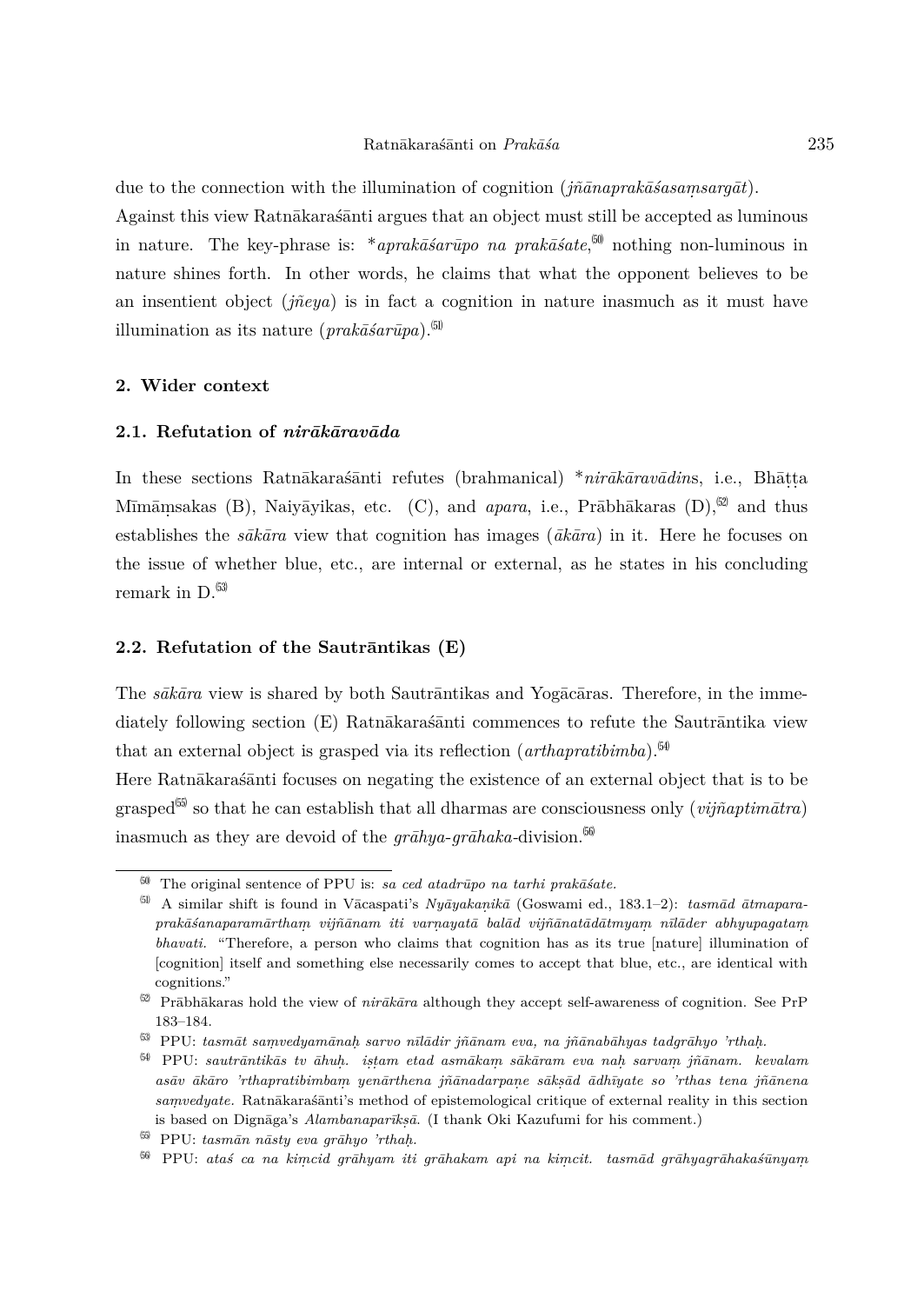## **2.3. Refutation of the reality of blue, etc.**

# **2.3.1.** Refutation of the Vaibhāṣikas (F)

Immediately after this he starts refuting the Abhidharmic view of the eighteen *dhātus* (together with the twelve  $āvatanas$  and the five  $skandhas$ )<sup> $57$ </sup> and he rejects the view that *rūpa* (color/form), etc., are real entities (*dravyasat*), by resorting in particular to the Yogācāra's well-known argument of neither-one-nor-many that shows the impossibility of atoms.<sup>58</sup> For Ratnākaras´ānti they are simply false (*alīka*) and not real entities (*na vastu*).<sup>59</sup> This view can probably be ascribed to the Vaibhāṣikas, although Ratnākaraśānti does not mention their name.<sup> $60$ </sup>

## **2.3.2.** Justification of his own view of *alīkaprakāśa*

If *skandhas*, etc., do not exist as Ratnākarasanti claims, then how is their appearance (*tatpratibhāsa*) possible?<sup>60</sup> Ratnākaraśānti justifies his own view of *alīkaprakāśa*, i.e., the illumination of a false [image], by resorting to the idea that the mind (*citta*) is afflicted by residual impressions ( $v\bar{a}sanophata$ ).<sup> $\otimes$ </sup> He also applies the logic of neither-one-nor-many

*vij˜naptim¯atram eva sarvadharm¯ah. .*

<sup>57</sup> That Ratnākarasanti examines those *dharmas* not accepted by Sautrāntikas suggests that his target is Vaibhāṣikas. His method of ontological critique of external reality is based on Vasubandhu's *Vimśikā*. For the distinction between the epistemological proof and the ontological proof of *vijñaptimātratā*, see Oki 1992. Cf. also ŚV *nirālambana* 17.

 $^{58}$  PPU: *tato na rūpadhātuh kaścid eko 'neko vā*.

 $^{[59]}$  PPU: tasmād alīka evāyam rūpadhātur na vastu.

<sup>&</sup>lt;sup>60</sup> The opponent in question seems to presuppose the *nirākāra* theory of the Vaibhāṣikas and not the *sākāra* theory of the Sautrāntikas when he states in PPU: *katham idānīm asatsu skandhādiṣu tatpratibhāsah.* This view may be contrasted with Ratnākaraśānti's own view of the *sākāra* theory which is indicated by the expression: *tatpratibhāsasya vijñānasyaiva*. Furthermore, Ratnākaras´ānti's argument of *jñānasyākāraḥ* in the following section suggests that he has in mind *arthasy¯ak¯arah.* in the present section. PPU: *sa cais.a j˜n¯anasy¯apy ¯ak¯aro n¯ıl¯adir al¯ıka eva na vastu.* Here the particle *api* suggests that Ratnākarasanti also claims: *arthasyākāro nīlādir alīka eva na vastu* and that he criticizes the opponent's view: *arthasyākāro vastu*.

 $^{60}$  PPU: *katham idānīm asatsu skandhādisu tatpratibhāsaḥ.* 

 $^{\circ\circ}$  PPU: *asatsv api tesu tatpratibhāsasya vijñānasyaiva vāsanopahatāc cittād utpatteh. pūrvavat.* The expression *pūrvavat* refers back to the Sautrāntika section (E) in which Ratnākaraśanti replies to Sautr $\bar{a}$ ntikas and states that *des<sup>akālaniyama* is possible without external objects. PPU:</sup> [Sautr¯antika:] *katham asatye 'rthe 'rth¯ak¯aram. j˜n¯anam. de´sak¯alaniyama´s ceti cet.* [Siddh¯anta:]  $\alpha$ narthe 'py anādyaparikalpanā**vasanopahatāc cittād** deśakālaniyatārthapratibhāsajñānotpatteh. It is better to take this *pūrvavat* as signifying the application of the same argument to the Vaibhāṣikas and not to the Sautrāntikas who were previously refuted.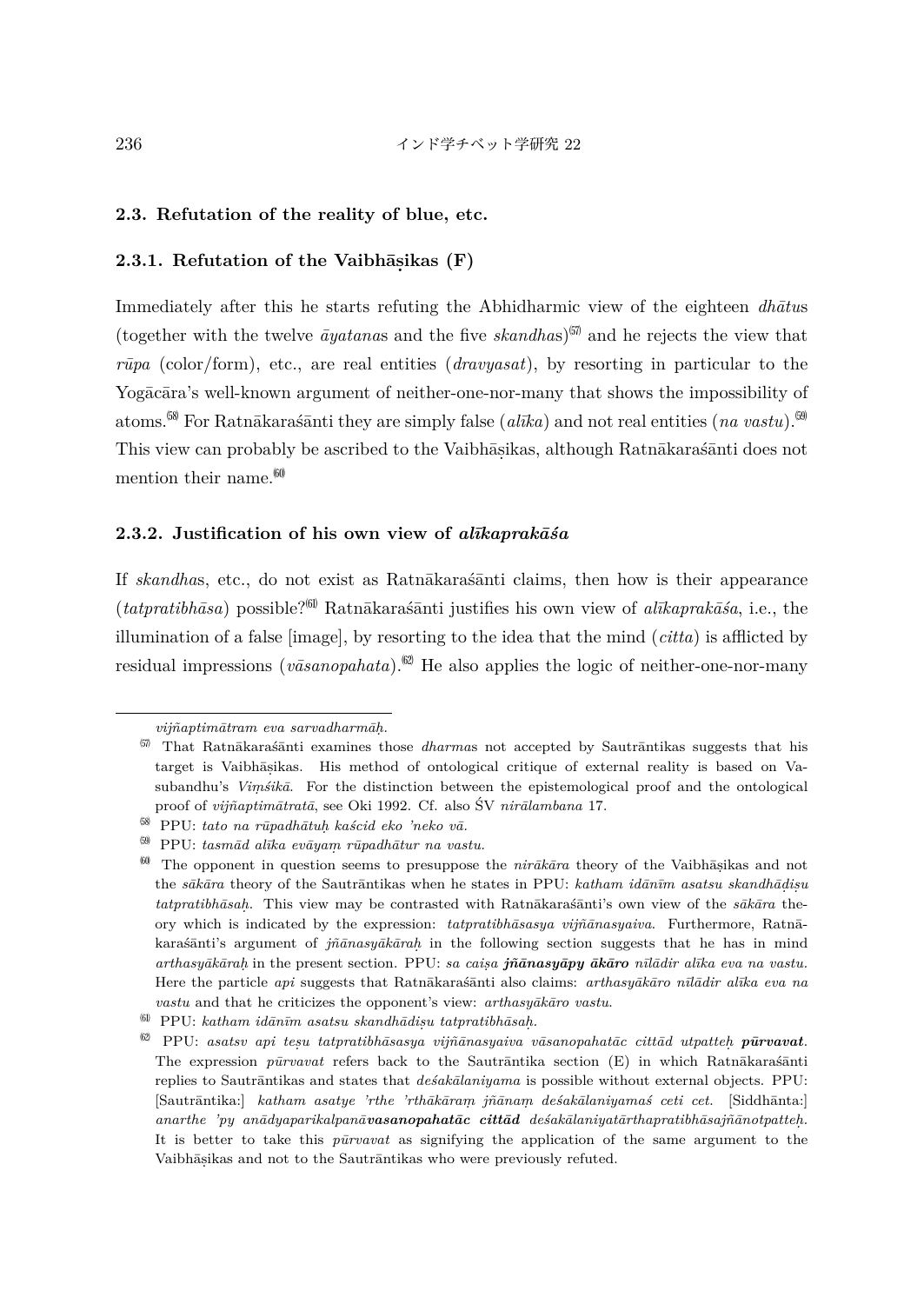to the internal images of a cognition and by implication rejects the view of \* $saty\bar{a}k\bar{a}rav\bar{a}da$ , i.e., the view that internal images are real.  $\overset{\text{(63)}}{ }$ 

# **2.3.3.** Refutation of  $*$ *saty* $\bar{a}$ *kāravāda* (G)

The previous section is immediately followed by Ratnākaras´anti's refutation of \*satyākāravādins, whom he calls sākārajñānavādins.<sup>®4</sup> Thus, we can better understand Ratnākaraśānti's intention behind placing the Vaibhāṣikas (F) after the Sautrāntikas (E). When introducing the Vaibhāṣika view, he focuses on the reality of blue. First, he refutes its reality as claimed in the "external" theory of the Vaibhāṣikas and then he refutes its reality as claimed in the "internal" theory of \**satyākāravādins*.

#### **3. Context recapitulated**

The synopsis of the relevant portions can be recapitulated as follows:

- $5.5.1.$  *sarvadharmānām nihsvabhāvatvam*
- $5.5.2.$  *sarvadharmāṇāṃ prakāśā* $t$ *matā (sarvaṃ jñānaṃ sākāram)*
- $(1)$  Establishment of \**s* $\bar{a}k\bar{a}rav\bar{a}da$  (A)
- (2) Refutation of  $*$ *nirākāravādas* (BCD)
- 5.5.3. Refutation of the Sautrāntika view (E) (*grāhyo 'rtho nāsty eva*)
- 5.5.4. Refutation of the reality of blue, etc. (either external or internal)
- $(1)$  Refutation of the Vaibhāṣika view of real *dhātus*, etc.  $(F)$
- (2) Justification of his own view that blue, etc., though false, appear
- $(3)$  Refutation of \*saty $\bar{a}k\bar{a}r$ av $\bar{a}da$   $(G)$

Ratnākaras´ānti's ultimate goal is to establish his own view of *alīkaprakās´a* (= *alīkasya prakāšah*). To this end, he takes the following steps. He first proves that what shines forth (*prakāšamāna*) is an internal image ( $\bar{a}k\bar{a}ra$ ) and not an external object (5.5.2). Then he negates the existence of an external object that is to be grasped (5.5.3). Finally, he proves that what shines forth is unreal and false by refuting other views that hold that what shines forth is real (5.5.4):

5.5.2: whether cognition is  $nirākāra$  or  $sākāra$ 

<sup>&</sup>lt;sup>63</sup> PPU: sa caisa jñānasyāpy ākāro nīlādir alīka eva na vastu, jñānātmakatve 'py ekatvānekatvavi $rahatādavasthyāt.$ 

 $^64$  PPU: *kecit tu yogācārāh kecic ca mādhyamikāh sākārajñānavādinas tad āhuh.*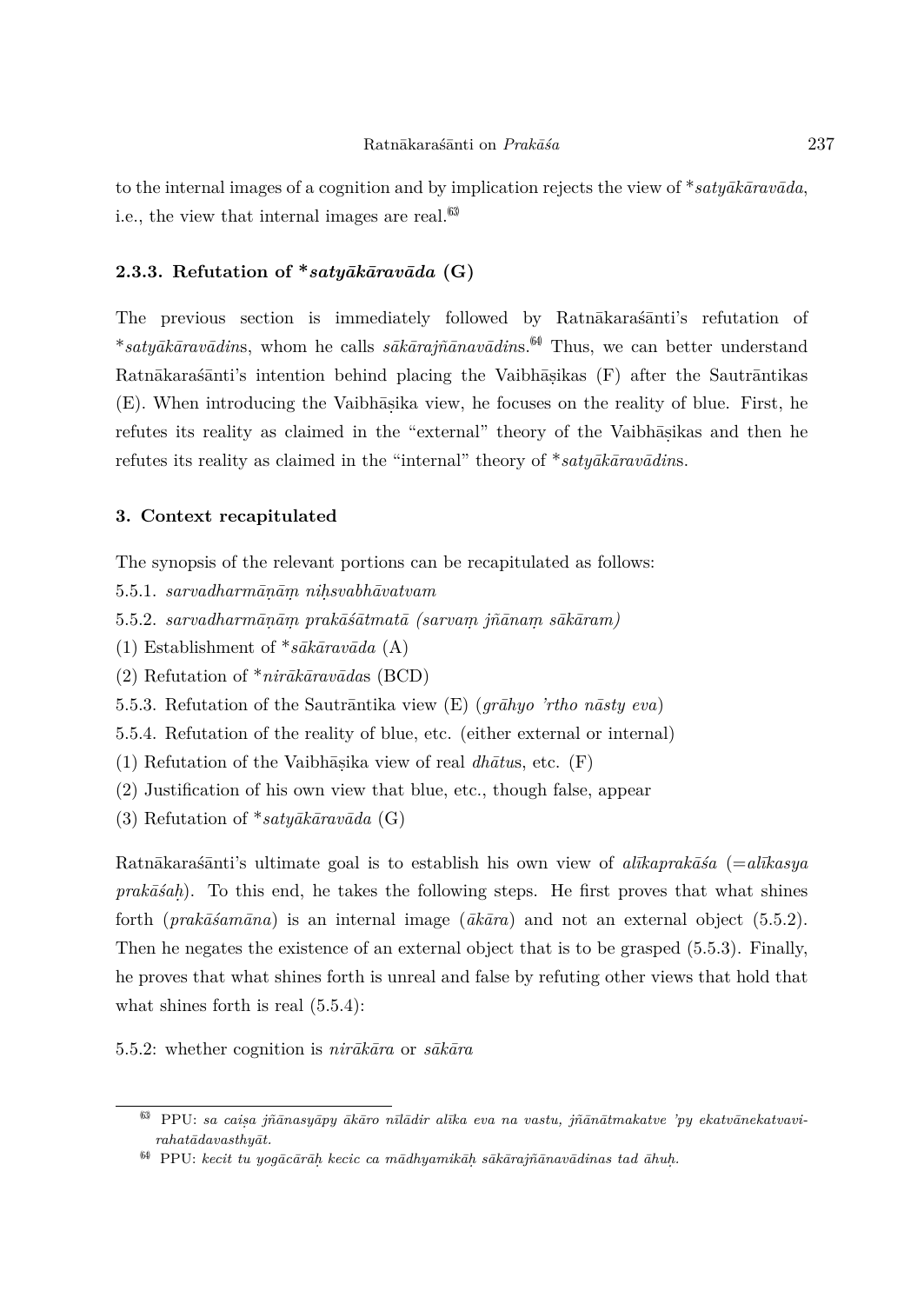5.5.3: whether or not an external object that is to be grasped exists

5.5.4: whether *prakāšamāna* (either external or internal) is *satya* or *alīka* 

# **IV. Some remarks**

1. The three heretic views can be attributed to Bh $\bar{a}$ ttas (B), Naiy $\bar{a}$ yikas, etc. (C), and probably Pr $\bar{a}$ bh $\bar{a}$ karas (D) respectively. B regards illumination as the property of a cognized object, whereas D regards it as residing in cognition.<sup> $65$ </sup> C does not accept it as a separate category from the beginning.

2. Ratnākaras $\tilde{a}$ nti first criticizes the three non-Buddhist views (BCD) and then the Sautr $\bar{a}$ ntika view (E). This order suggests that in BCD he refutes \* $nir\bar{a}k\bar{a}rav\bar{a}da$ s in order to establish \**sākāravāda*, which is common to the Yogācāras and the Sautrāntikas  $(together with certain Mādhyamikas<sup>(66)</sup>).$ 

3. Ratnākaraśānti's criticism of the Vaibhāṣika view (F) is placed after that of the Sautr $\bar{a}$ ntika view  $(E)$  in order to establish his own view of "illumination of a false thing" (*alīkasya prakāśah*) in opposition to "illumination of a real entity," the latter of which is either external (according to the Vaibhāṣikas) or internal (according to the <sup>\*</sup>*satyākāravādins*  $(G)$ ).

# **Bibliography and abbreviations**

# **Primary literature**

- JNA: *Jñānaśrīmitranibandhāvali*. Edited by Anantalal Thakur. Patna: Kashi Prasad Jayaswal Research Institute, <sup>2</sup>1987.
- NKan: *i Vidhiviveka of Śrī Maṇḍana Miśra with the Commentary Nyāyakaṇikā of V¯acaspati Mi´sra.* Ed. Mahaprabhu Lal Goswami. Varanasi: Tara Printing Works, 1986. (The edition is designated as G; I thank Dr. Elliot Stern, who kindly allows me to consult his unpublished edition of the latter half of the  $Ny\bar{a}yakanik\bar{a}$ ; his edition is designated as ES.)
- NK: *Ny¯ayakandal¯ı.* Ed. J.S. Jetly and Vasant G. Parikh. Vadodara: Oriental Institute, 1991.

<sup>&</sup>lt;sup>65</sup> Ratnākarasanti pays attention to the contrast between *jñeyasya dharmah* and *jñānasya dharmah*. in the beginning of his criticism of the Naiyavika view. PPU: [Naiyavikadi:] *navam uktalaks.an.ah. prak¯a´so j˜neyasya j˜n¯anasya v¯a dharmah. .*

 $^{66}$  For the classification of Mādhyamikas, see Katsura's article in this volume.